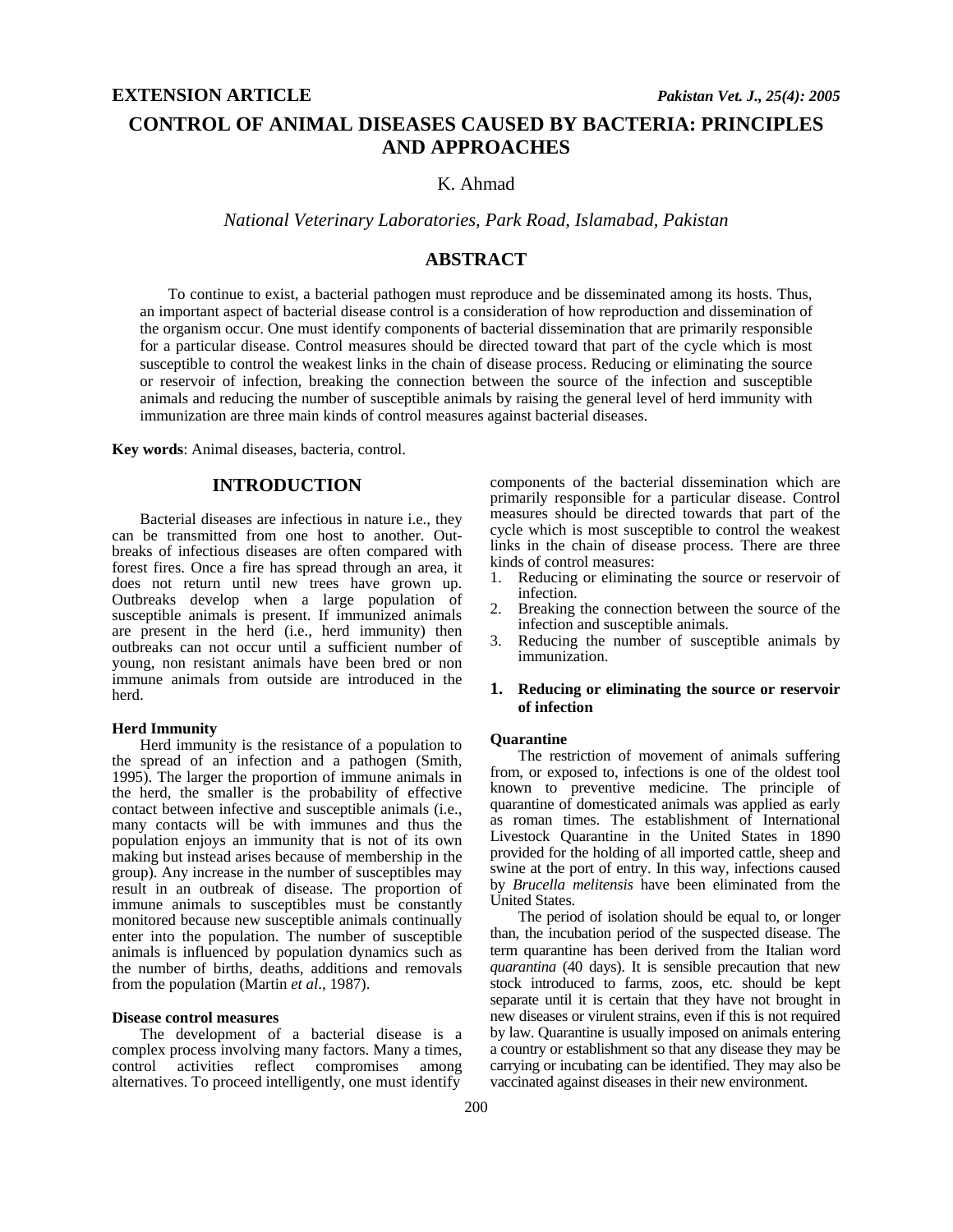#### **Destruction of an animal reservoir of infection**

The early detection of a disease in a population of animals - a herd of cattle, for example - is particularly useful in controlling certain chronic infectious diseases, such as mastitis, brucellosis and tuberculosis. Laboratory tests like agglutination test in pullorum disease, the tuberculin skin test for tuberculosis and chemical tests performed on milk to diagnose bovine mastitis are used for the detection of diseases in an animal population. Laboratory tests to confirm the existence of diseased animals in a population, followed by slaughter of the affected animals, has been of great value in controlling infectious and genetic diseases. Bovine tuberculosis has been eliminated from Denmark, Finland and Netherland and reduced to a low level in various other countries like Great Britain, Japan, United States and Canada by this method.

#### **Environmental control**

Animal diseases have been prevented by methods involving environmental control, including maintenance of safe water supplies, the hygienic disposal of animal excrement, air sanitation, pest control and improvement of animal housing. One specific environmental programme called the portable-calf-pen system, involves routine movement of the pens to avoid a concentration build up of specific pathogens in them. The underlying principle is to keep the exposure level below the minimum infective dose. Other programmes involve the utilization of automatic and sanitary watering and feeding equipments, and environmentally controlled buildings. Environmental control methods in the poultry industry have resulted in the most efficient means of poultry production.

#### **Therapy for elimination of bacterial infections**

Due to intensive farming, farms have become increasingly polluted, harboring greater numbers and kinds of microorganisms. Many of these microorganisms are posing health hazard to animals. Salmonellosis and *E. coli* related diarrhea are among examples of complications caused by microorganisms during animal feeding. Therefore, microbial control is one of the most important management strategies for the success in animal production (Swick, 1995).

There is a considerable amount of uncertainty as to the value of antibiotics for sub-therapeutic purposes. There have been claims of improved rate of production, improved feed conversion and decreased mortality after the continuous or intermittent administration of certain antibiotics to the animals. In recent years, controversy has developed over the use of the antibiotics because of the concern that drug resistant strains of the bacteria may be developed by livestock and then passed on to the human population. In response to this concern, the scientific community has been searching for alternatives that will help producers get maximum production and will not produce the resistant strains. Researchers also indicate that one way of achieving this objective is through feeding organisms (probiotics) which are

beneficial to treat animals and promote growth by preventing bacterial infections. The use of organic acids in feed has also been proven to be a conventional and effective approach to control harmful microorganisms in the animal feed, which is always contaminated by a wide range of different microorganisms (Liang, 1995).

#### **2. Breaking the connection between the source of infection and susceptible animals**

Transmissible diseases, i.e. diseases where the agent can be transmitted from one animal to another, can be divided into contagious and non-contagious diseases. Contagious diseases require contact, whether direct or indirect, with the animal that is the source of the pathogen. Non-contagious diseases are transmitted through the intermediary of a vector. Control measures against a transmissible disease must be strictly adapted to the preferred mode or "usual" mode of transmission of the disease agent (Toma *et al*., 1999). General cleaning and sanitation measures usually help in breaking the connection between sources of infection e.g., use of proper disinfectant before and after milking to disinfect the milking machine to prevent udder infection.

## **3. Reducing the number of susceptible animals and raising the general level of herd immunity by immunization**

Mass immunization as a preventive technique has the advantage of allowing the resistant animals freedom of movement, unlike environmental control, in which the animal is confined to the controlled area. Immunization may, however, provide only shot-lived and partial protection. Mass immunization has been successful in many diseases. Immunization can be divided into passive immunization and active immunization. Passive immunization gives a temporary immunity following exposure to a pathogen or when a disease threatens to take an epidemic form. Active immunization protects animals from the pathogen and the host population from the epidemic.

### **DISCUSSION**

The immune response, being a biological process, never confers absolute protection and is never uniform in whole of the vaccinated population. Since the immune response is influenced by a large number of genetic and environmental factors, the level of immune responses in a large population of animals tends to follow a normal distribution. This means that most animals respond to antigens by mounting an average immune response, a few will mount an excellent response and small proportion will mount a very poor immune response. The group of poor responders may not be protected against infection in spite of vaccination. Therefore, it is impossible to guarantee 100% protection in a population of animals by vaccination. Thus, presence of immunocompromised animals could permit the spread of disease and would